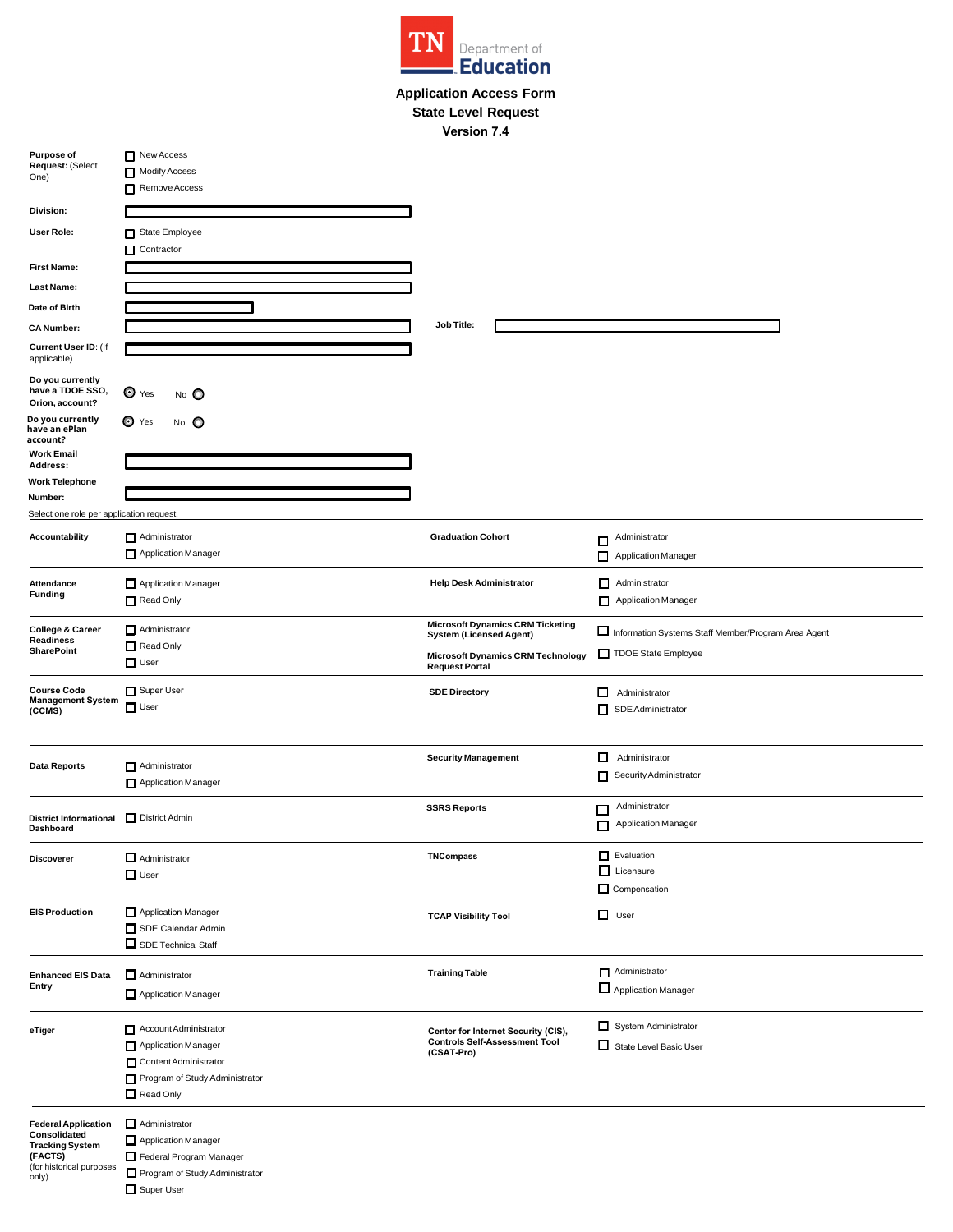|  |  | Justification: All access must be justified. List specific job duties that require access to the requested application(s). Additional information relevant to your request should be included. |  |  |
|--|--|------------------------------------------------------------------------------------------------------------------------------------------------------------------------------------------------|--|--|
|--|--|------------------------------------------------------------------------------------------------------------------------------------------------------------------------------------------------|--|--|

By entering my name below, I attest to the accuracy of information provided on this form. In addition, I understand that if I have access to confidential student and teacher data, including personally identifiable informat only use the information for the explicit purpose identified in this access request form. I understand that the unauthorized disclosure of PII is prohibited by federal and state law, including the Family Educational Rights

Any instances of unauthorized disclosure of personally identifiable information that come to my attention must be reported to the TDOE within twenty-four (24) hours. Inappropriately releasing data from a student, teacher o

| <b>Employee Name:</b><br>(First & Last Name) |                                                       |        |  |
|----------------------------------------------|-------------------------------------------------------|--------|--|
|                                              | The form must be submitted by applicant's supervisor. |        |  |
| <b>Supervisor's Name:</b>                    |                                                       | Title: |  |
| (First & Last Name)                          |                                                       |        |  |

**Date Form Completed:**

*Please send the completed form to the District Technology Service Desk at the e-mail address listed below.*

٦

*dt.support@tn.gov*